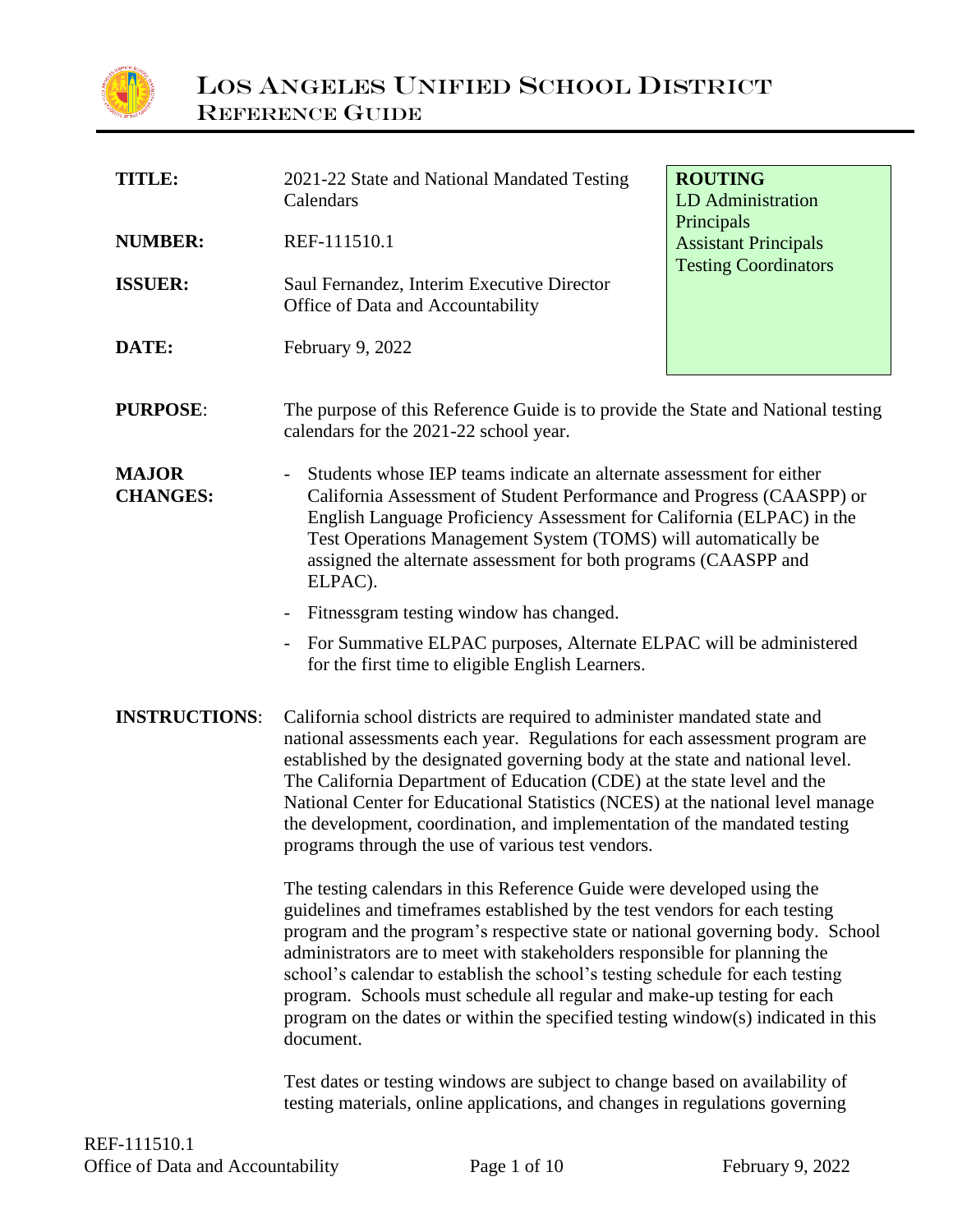

each testing program. If a change in regulations or District policy takes effect after this Reference Guide is released, this document will be updated to reflect such change.

District and State guidelines and procedures for individual programs are included in the Administration Instructions prepared by the Student Testing Branch (STB). Administration Instructions, memoranda, and reference guides will include details regarding the ordering and the delivery of testing materials to schools, training requirements for teachers and coordinators, test administration guidelines and procedures, and returning materials to the District. These LAUSD publications should be used in conjunction with state manuals and Directions for Administration (DFAs), which are subject to amendments, released by the test vendors for each testing program.

District publications such as reference guides and memoranda are posted in e-Library at [https://my.lausd.net/webcenter/portal/LAUSD.](https://my.lausd.net/webcenter/portal/LAUSD) Administration Instructions are posted on STB's Webpage at [http://achieve.lausd.net/testing.](http://achieve.lausd.net/testing) State publications and manuals are posted on the CDE or test vendor websites for each testing program. Web links for different testing programs are included in the Related Resources section of this document.

For the 2021-22 school year, California and Federal regulations require the implementation of the testing programs outlined below. Specific information about each testing program is provided. Testing windows for each program are provided in Attachment A of this document.

## **I. California Assessment of Student Performance and Progress (CAASPP)**

CAASPP is California's statewide student assessment system and consists of four computer-based assessments. For the 2021-22 school year, the CAASPP system encompasses the following assessments:

- Smarter Balanced (SB) Summative Assessments for English Language Arts (ELA) and Mathematics
- California Alternate Assessments (CAA) for ELA, Mathematics, and Science
- California Science Test (CAST)
- California Spanish Assessment (CSA)

Each year, schools are responsible for notifying parents/guardians about their student(s) participation in the CAASPP system and of their option to excuse their student(s) from testing. CAA for Science parent notification templates will be available in fall 2021. Parent notification letter templates for the remaining CAASPP assessments will be available in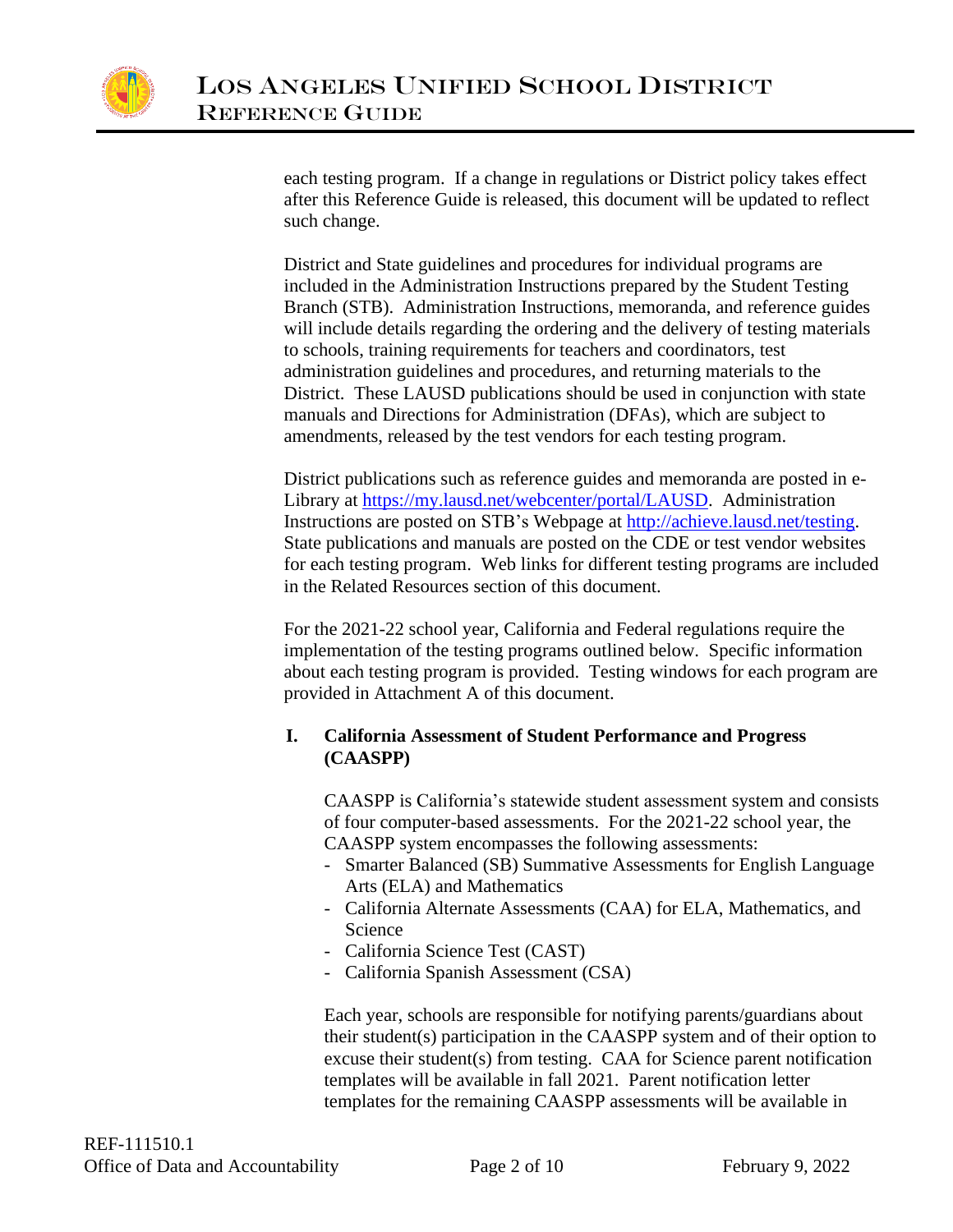

winter 2022. Parent notification letter templates will be posted on the Student Testing Branch website at [https://achieve.lausd.net/testing.](https://achieve.lausd.net/testing) Parent/guardians who wish to exclude their student(s) from any or all parts of CAASPP tests must submit to the school a written request.

For Smarter Balanced Summative Assessments, the testing window begins when 66 percent of the school's instructional days have been completed, and testing continues up to and including the last day of instruction. The Testing window for each school opens on the day the first student logs into a CAASPP summative assessment in spring 2022. The testing window for all schools in the district closes on the last day of school—June 10, 2022.

- Smarter Balanced Summative Assessments

*Student Participation:* The Smarter Balanced Summative Assessments for ELA and mathematics are administered to students in grades 3-8 and grade 11. All students at the designated grade levels are required to participate, except the following:

- o Students who participate in the CAA as indicated on their Individualized Education Program (IEP).
- o English Learners (EL) who are in their first 12 months of attending a school in the United States as of April 15 of the previous year are not required to take the Smarter Balanced Summative Assessment for ELA.

*Content and Format:* Each test consists of two sections, a Performance Task (PT) and a Computer Adaptive Test (CAT), also known as Non-PT. The CAT for ELA and mathematics include a range of item types such as selected response, constructed response, tables, fill-in, graphing, etc. The PTs are extended activities that measure a student's ability to integrate knowledge and skills across multiple standards.

## o Early Assessment Program (EAP)

Students automatically participate in the EAP when they complete the grade eleven Smarter Balanced Summative Assessments for ELA and mathematics. ELA and mathematics scores serve as an indicator of readiness for college-level coursework in English and mathematics and are used by the California State University and participating California Community Colleges to determine EAP status.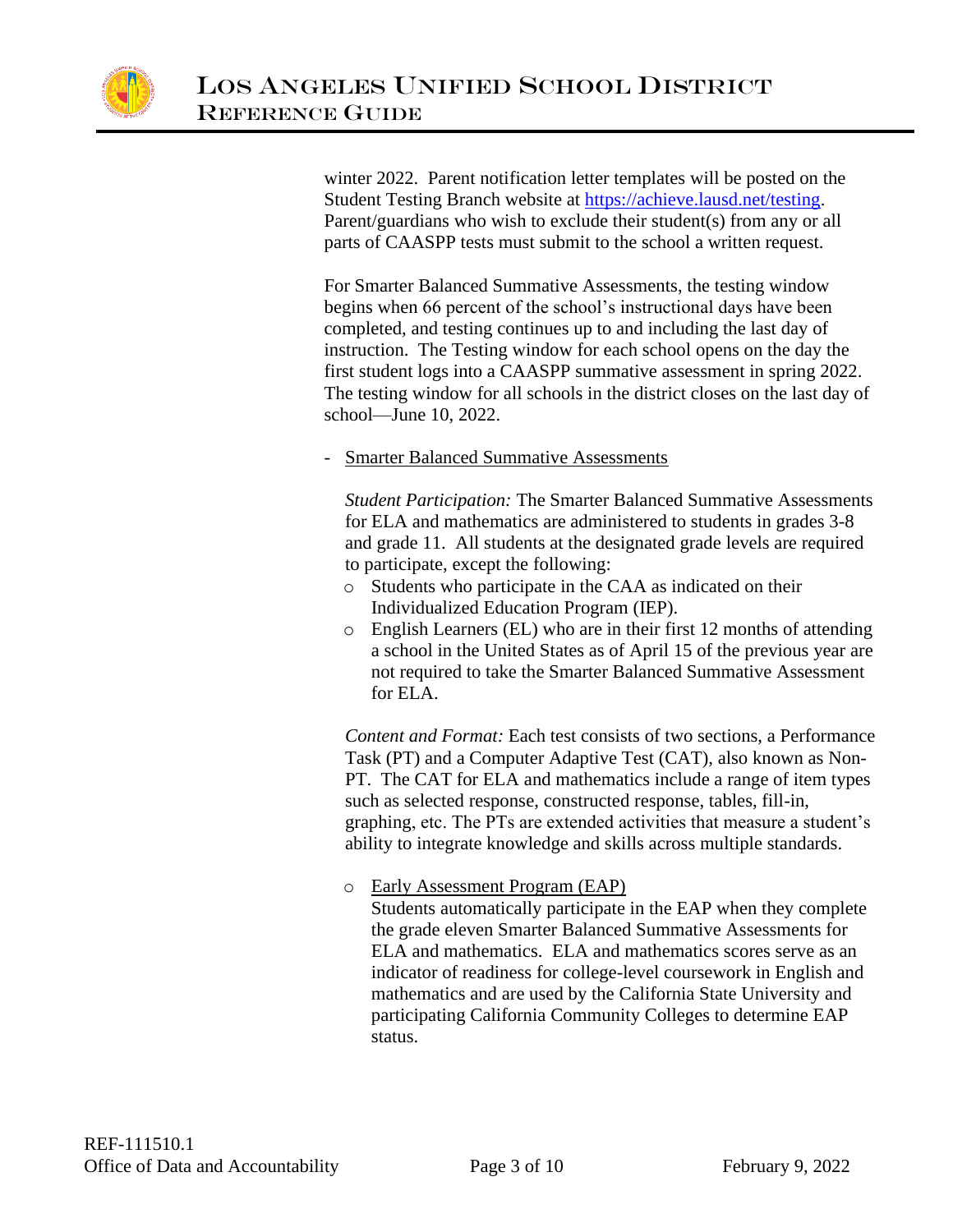

#### - California Alternate Assessment (CAA)

*Student Participation:* The CAA for ELA and mathematics is administered to eligible students with disabilities in grades 3-8 and grade 11. The CAA is for students with significant cognitive disabilities whose IEPs indicate assessment with an alternate test. If CAA is not indicated in the IEP, the student is required to take the appropriate Smarter Balanced Summative Assessment.

*Content and Format:* The CAAs are based on alternate achievement standards aligned with the California State Standards in English and mathematics. These tests are computer-based and are administered one on one by a test examiner.

## CAA for Science

The CAA for science is for students with significant cognitive disabilities whose IEPs indicate the use of an alternate science assessment.

*Student Participation*: Students in grades 5, 8, and 11 whose IEPs indicate the use of an alternate assessment for science are required to participate in CAA for science. Eligible grade 12 students who have not taken the CAA for science in high school are required to participate. Students repeating grade twelve are not eligible to test.

*Content and Format*: The CAA for Science tests are comprised of four embedded performance tasks. Each performance task is available as a separate test in the test delivery system, enabling the test examiner to administer it in any order and at any time after a student has been taught the content related to the specific performance task. For this reason, the CAA for science testing window is different than the testing window for other CAASPP tests. The CAA for science testing window opens in early fall and closes on the last day of school.

Before designating an alternate assessment, IEP teams must review the guidance from the CDE in determining whether the CAA or the Smarter Balanced Summative Assessments would be the most appropriate assessment. Alternate Assessment IEP Team Guidance is available at [https://www.cde.ca.gov/ta/tg/ca/caaiepteamrev.asp.](https://www.cde.ca.gov/ta/tg/ca/caaiepteamrev.asp)

**Students who are assigned the CAA for CAASPP in TOMS will automatically be assigned the Alternate ELPAC**.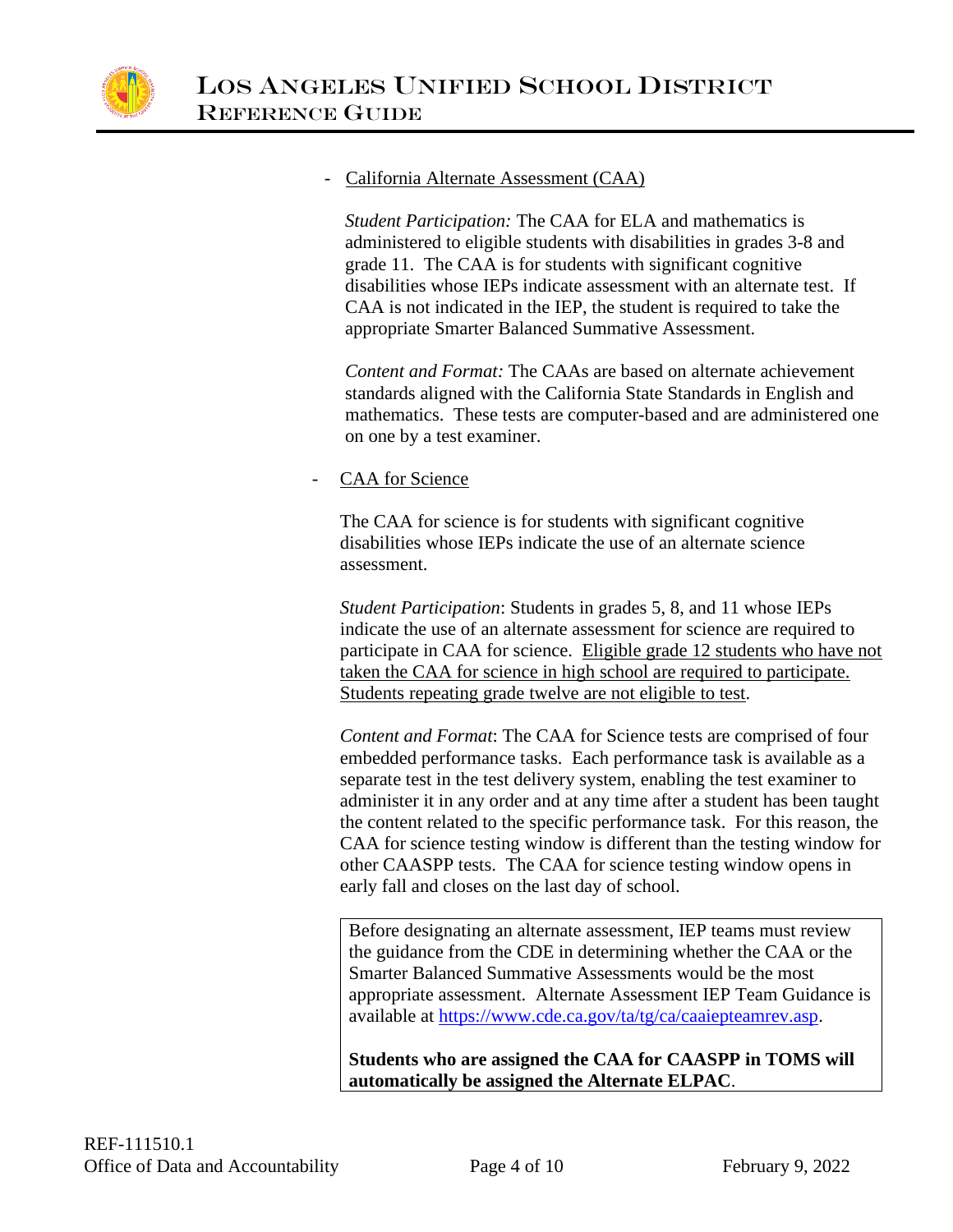

## California Science Tests (CAST)

*Student Participation*: Students in grades 5, 8, and 11 are required to participate in CAST. Grade 12 students who have not taken CAST in high school are required to participate. However, students repeating grade twelve are not eligible to test. All students in the designated grade levels are required to participate. The only exception is for students who participate in the CAA for science as indicated on their IEP.

*Content and Format*: The CAST is a computer-based test that consists of stand-alone questions as well as two or three performance tasks. Performance tasks require students to solve a series of related questions.

## California Spanish Assessment (CSA)

*Student Participation*: The CSA is available to students who speak Spanish as their primary language and students who are learning Spanish as an additional language. In LAUSD, the CSA is administered to students who meet one of the following two criteria:

- Students in grades 3-8 who are enrolled in a Spanish dual-language program, regardless of their language classification, and/or
- o Spanish-speaking English learners in grades 3-11 who have been enrolled in a U.S. school less than 12 months – from April 15 of the previous year.

*Content and Format*: The CSA is a computer-based assessment that is aligned to the California Common Core State Standards en Español. Students who meet the criteria to the take the CSA will take the CSA in addition to other mandated CAASPP tests.

## **II. California Physical Fitness Test (PFT)**

The FITNESSGRAM has been designated by the California State Board of Education as the Physical Fitness Test for students in California public schools. STB has developed an online PFT Mass Score Entry screen in MiSiS to facilitate the collection of PFT student scores from schools electronically. Schools record scores for individual students on a PFT roster, but they are not required to bubble a student data collection form for each student tested.

*Student Participation:* All students enrolled in grades 5, 7, and 9 must be tested, including those with a physical disability, and each pupil who is physically unable to take all of the physical performance test shall be given as much of the test as his or her condition permits. This includes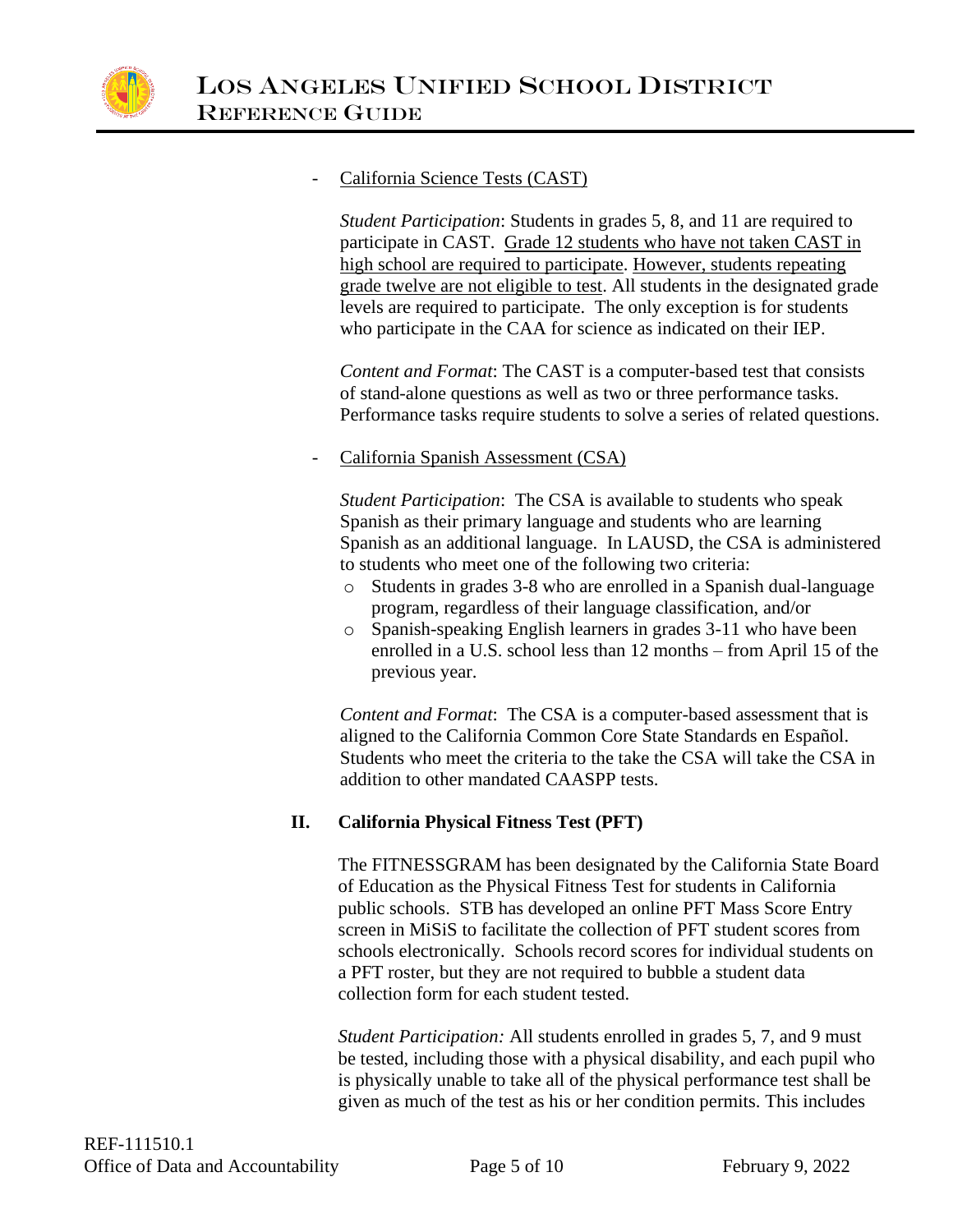

students who are repeating a grade as well as students in alternate programs including continuation, independent study, Community Day Schools (CDS), and non-public schools. Students not enrolled in a physical education class during the testing window because of a stateapproved waiver for block scheduling must still be tested.

Questions regarding monitoring students' physical education class exemption are to be directed to the Division of Instruction (DOI).

*Content and Format:* The FITNESSGRAM is composed of six fitness areas. Schools are to administer the FITNESSGRAM test battery to measure student performance.

## **III. Initial English Language Proficiency Assessment for California (ELPAC)**

State and federal law require the administration of a State test of English Language Proficiency (ELP) to eligible students in kindergarten through grade twelve. The Initial ELPAC is the required State test for ELP that must be given to students whose primary language is a language other than English.

The Initial ELPAC must be administered within 30 calendar days of a student's enrollment in a California public school or 60 days prior to instruction, but not before July  $1<sup>st</sup>$  per Initial ELPAC regulations.

Newly enrolled students are assessed with the Initial ELPAC upon entry into a California school if either of the following are true:

- The response to any of the first three questions on the Home Language Survey (HLS) is a language other than English
- ALL the conditions listed below are true:
	- 1. Response to each of the first three questions on the HLS is English, and
	- 2. Response to question number four is other than English, and
	- 3. There is reasonable doubt as to the student's proficiency in English.

Newly enrolled students in Expanded Transitional Kindergarten (ETK), Transitional Kindergarten (TK), or grades K-12 are to be assessed with the Initial ELPAC for the corresponding grade level. For ETK and TK, students will take the Kindergarten Initial ELPAC test. The Initial ELPAC has six grades/grade spans: K, 1, 2, 3–5, 6–8, 9–12.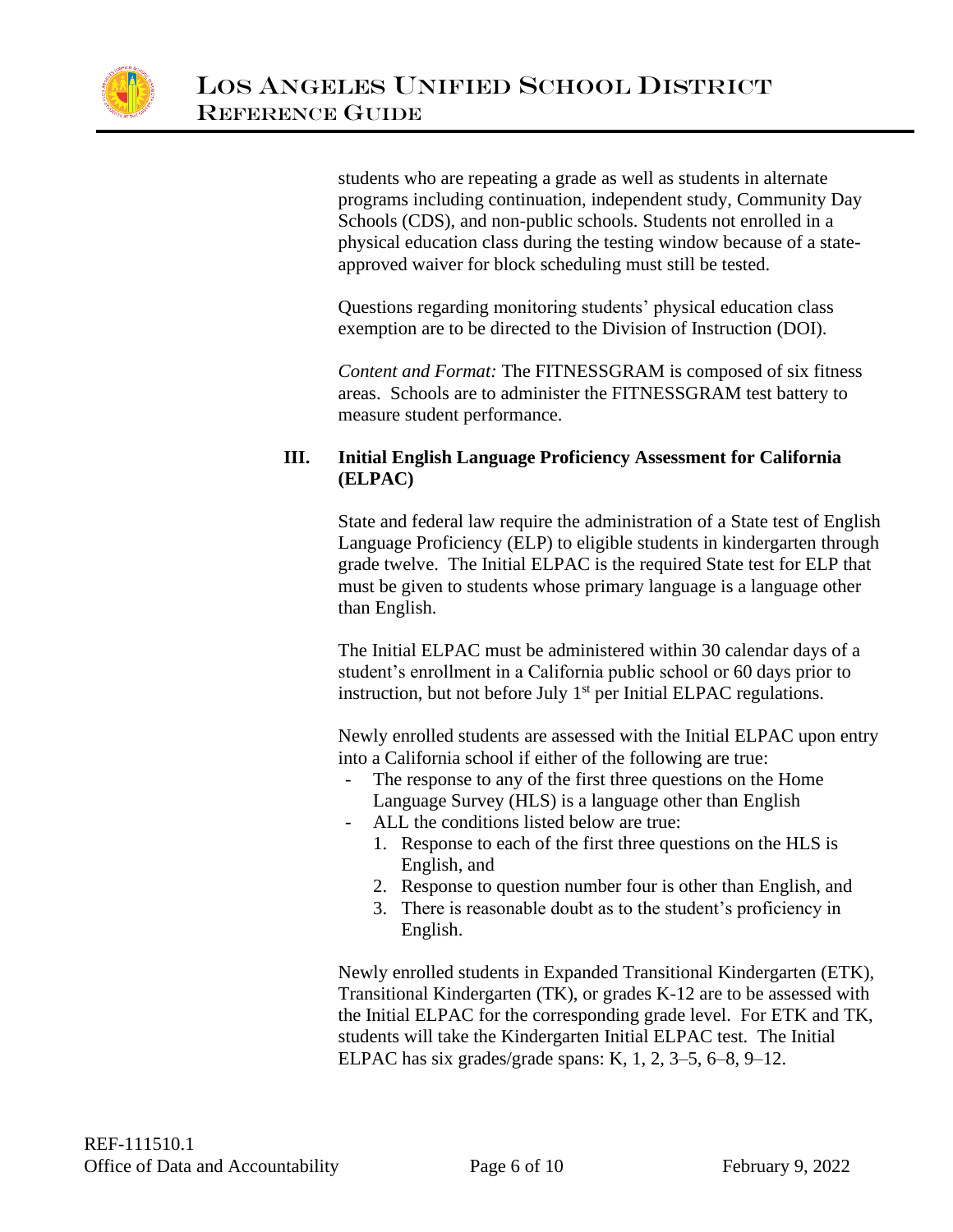

## **IV. Summative English Language Proficiency Assessment for California (ELPAC)**

The Summative ELPAC has four reporting domains: Listening, Speaking, Reading, and Writing. The Summative ELPAC is used to measure a student's progress in learning English and to identify the student's level of ELP.

Continuing ELs are to be assessed with the Summative ELPAC as described below until they are reclassified.

- All currently identified ELs enrolled in grades K-12. ETK and TK students will take the Kindergarten ELPAC.
- Retained students are to be tested with the level of the test for their enrolled grade. The Summative ELPAC has seven grades/grade spans: K, 1, 2, 3–5, 6–8, 9–10, and 11–12.

The Summative ELPAC testing window will be from February 1 to May 27, 2022. All eligible students enrolled at the school must be tested during this window.

## **V. Alternate English Language Proficiency Assessment for California (ELPAC)**

The CDE has developed the Alternate ELPAC. The Alternate ELPAC will replace all locally determined alternate assessments (VCCALPS in LAUSD) and provide a consistent, standardized measurement of English Language Proficiency across the state for students with the most significant cognitive disabilities.

The Alternate ELPAC testing window will be open from November 2, 2021 through January 28, 2022.

Before designating an alternate assessment, IEP teams must review the guidance from the CDE in determining whether the Alternate ELPAC or Summative ELPAC would be the most appropriate assessment. Alternate Assessment IEP Team Guidance is available at [https://www.cde.ca.gov/ta/tg/ca/caaiepteamrev.asp.](https://www.cde.ca.gov/ta/tg/ca/caaiepteamrev.asp)

**Students who are assigned the Alternate ELPAC in TOMS will automatically be assigned the California Alternate Assessment (CAA) for CAASPP.**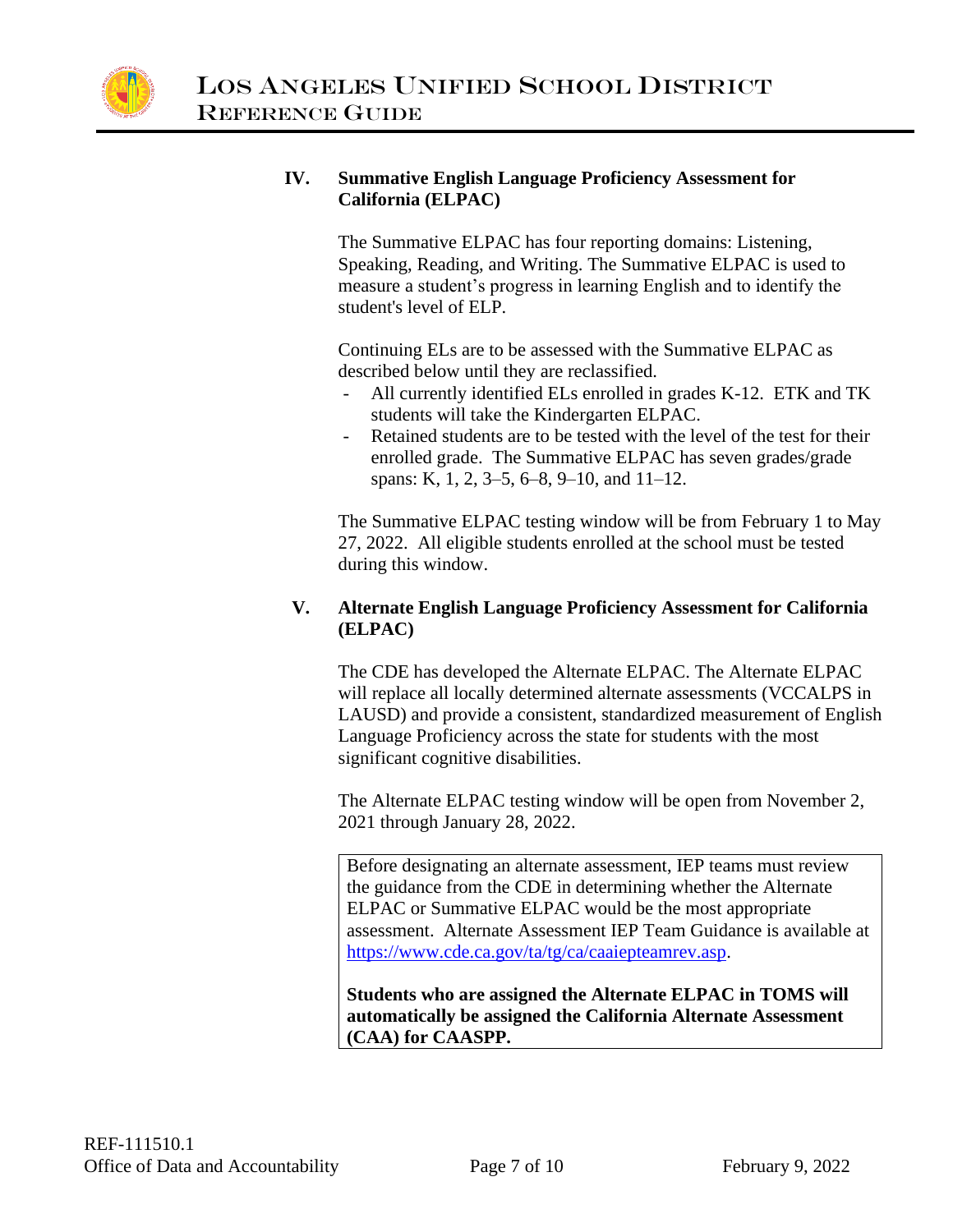

#### **VI. National Assessments**

National Assessment of Educational Progress (NAEP)

NAEP is a congressionally mandated project administered by the National Center for Educational Statistics (NCES), within the Institute of Education Sciences of the U.S. Department of Education. NAEP is the largest nationally representative and continuing assessment of what America's students know and can do in various subject areas.

NAEP uses a carefully designed sampling procedure for the assessment to be representative of schools and students in the United States based on characteristics such as school location, minority enrollment, level of school achievement, and average income of the geographic area. Therefore, schools with a unique student population may be selected each assessment cycle. Moreover, to ensure that the student sample represents students from large and small schools in the appropriate proportions, large schools are more likely to be selected than small schools.

LAUSD schools selected to participate in the NAEP 2022 assessment cycle will be notified by the CDE. Selected schools will administer the assessment in grades four, eight and twelve. Selected students in each grade level will be assessed in one subject area—mathematics, reading, or science.

In 2022, NAEP will also be administering NAEP Long Term Trend (LTT). Since the 1970s, NAEP has monitored student performance in mathematics and reading through LTT assessments. These assessments measure students' educational progress over long time periods to look for and monitor trends in performance. Results from the LTT assessments are based on nationally representative samples of 9-, 13-, and 17-year olds.

| <b>RELATED</b><br><b>RESOURCES:</b> | - Student Testing Branch – http://achieve.lausd.net/testing<br>- Division of Instruction $(213)$ 241-5333 -<br>https://achieve.lausd.net/instruction#spn-content<br>- Multilingual and Multicultural Education Department (213) 241-5582 - |
|-------------------------------------|--------------------------------------------------------------------------------------------------------------------------------------------------------------------------------------------------------------------------------------------|
|                                     | https://achieve.lausd.net/mmed#spn-content                                                                                                                                                                                                 |
|                                     | - EAP http://www.cde.ca.gov/ci/gs/hs/eapindex.asp                                                                                                                                                                                          |
|                                     | - CAASPP – CDE http://www.cde.ca.gov/ta/tg/ca/                                                                                                                                                                                             |
|                                     | - CAASPP – ETS https://www.caaspp.org/                                                                                                                                                                                                     |

PFT<http://www.cde.ca.gov/ta/tg/pf/>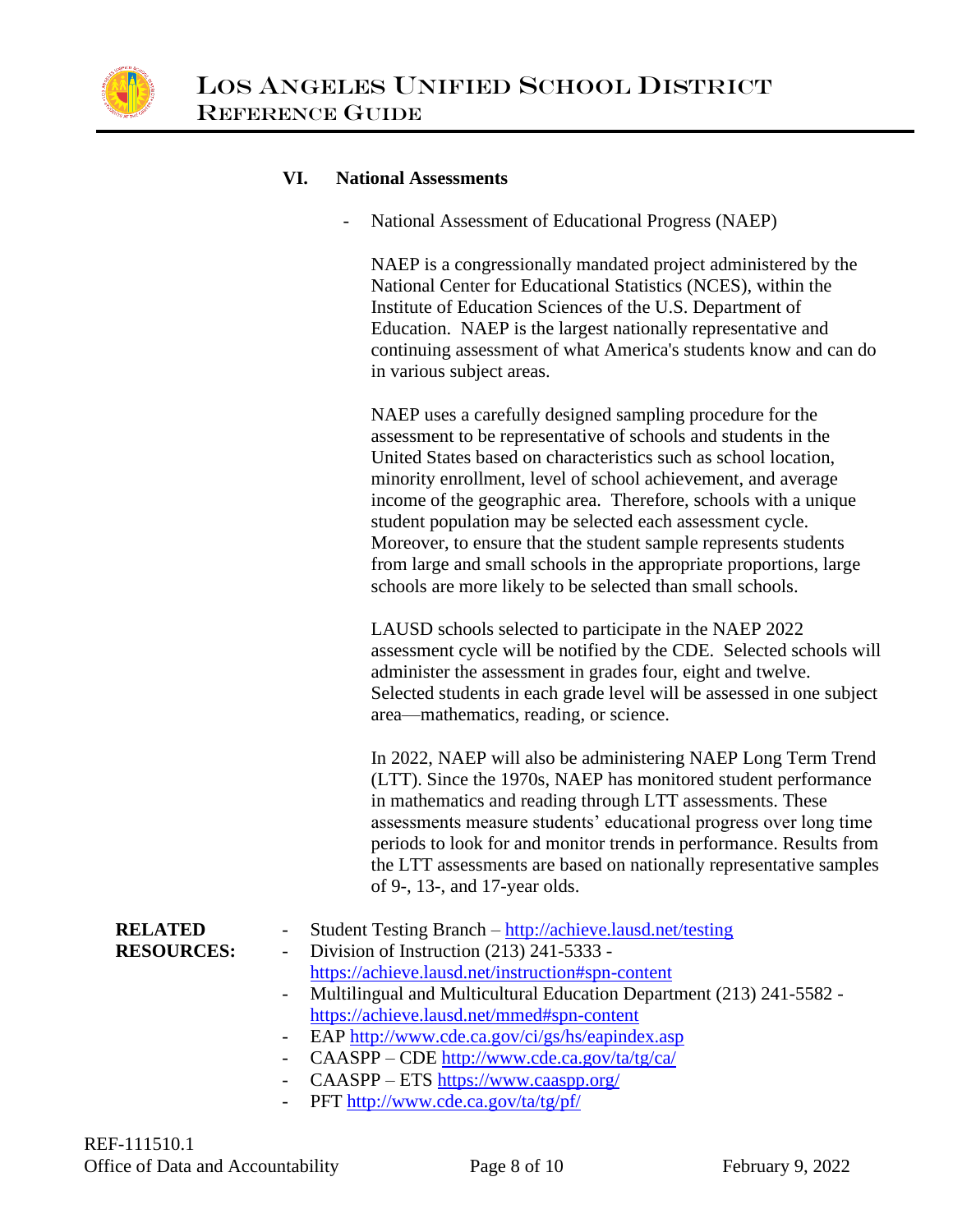

- ELPAC CDE<http://www.cde.ca.gov/ta/tg/ep/>
- ELPAC ETS<https://www.elpac.org/>
- NAEP<https://nces.ed.gov/nationsreportcard/>

**ASSISTANCE:** For assistance, contact the Student Testing Branch at (213) 241-4104.